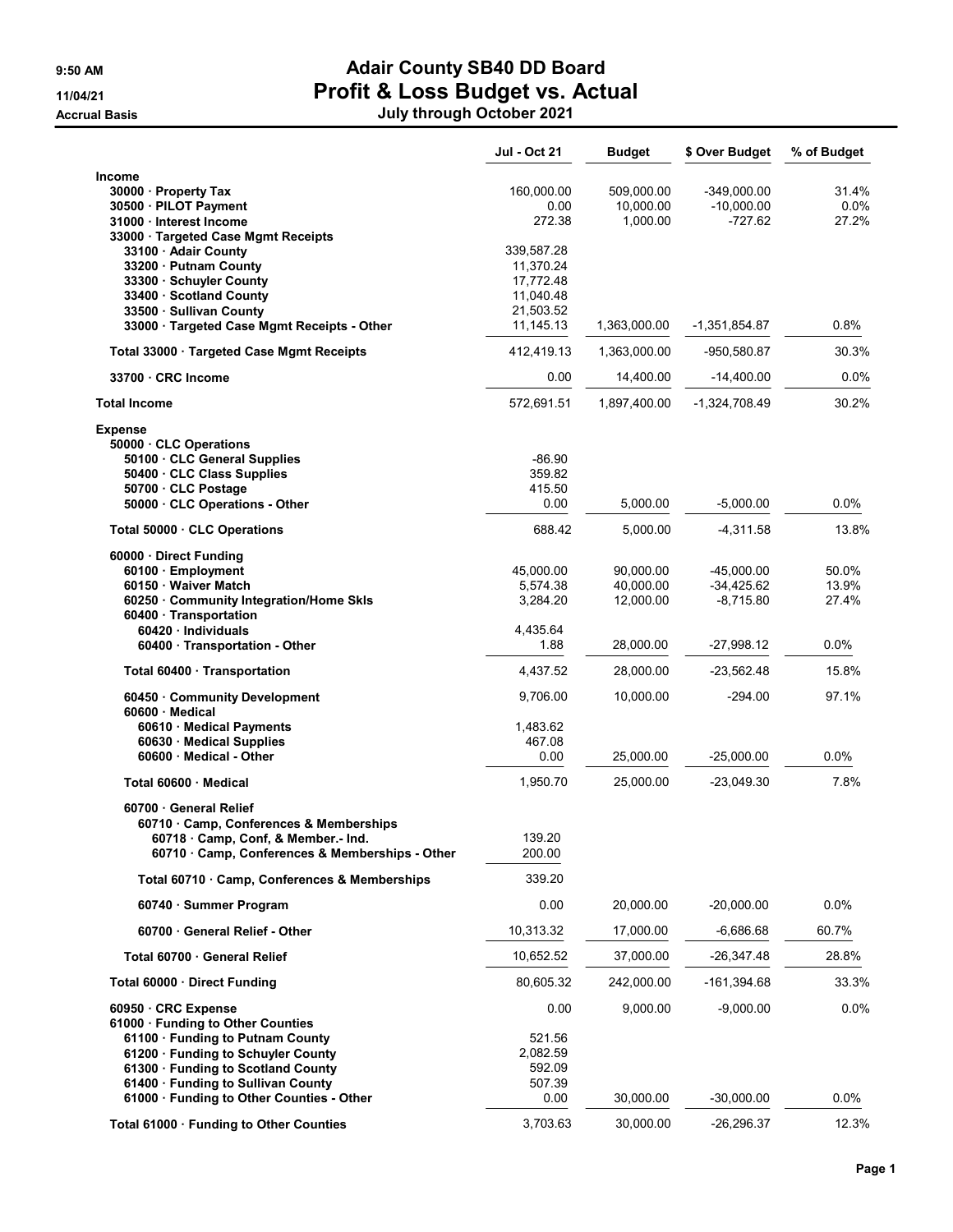## 9:50 AM **Adair County SB40 DD Board** 11/04/21 Profit & Loss Budget vs. Actual Accrual Basis July through October 2021

|                                                                                             | <b>Jul - Oct 21</b>  | <b>Budget</b> | \$ Over Budget | % of Budget |
|---------------------------------------------------------------------------------------------|----------------------|---------------|----------------|-------------|
| 80000 · Programming - Indirect                                                              |                      |               |                |             |
| 80500 Accreditation                                                                         | 0.00                 | 10,000.00     | $-10,000.00$   | $0.0\%$     |
| 81000 · Board Expense                                                                       | 0.00                 | 1,000.00      | $-1,000.00$    | $0.0\%$     |
| 82000 Governmental Relations                                                                | 0.00                 | 250.00        | $-250.00$      | $0.0\%$     |
| 83000 Conferences/Workshops                                                                 | 2,282.84             | 5,000.00      | $-2,717.16$    | 45.7%       |
| 83500 Depreciation Expense                                                                  | 13,475.29            |               |                |             |
| 84000 Dues and Memberships                                                                  | 469.00               | 3,500.00      | $-3,031.00$    | 13.4%       |
| 85000 · Employee Travel                                                                     |                      |               |                |             |
| 71150 · TCM Adair Mileage                                                                   | 1,261.06             |               |                |             |
| 72150 · TCM Putnam Mileage                                                                  | 196.28               |               |                |             |
| 73150 TCM Schuyler Mileage                                                                  | 228.48               |               |                |             |
| 74150 · TCM Scotland Mileage                                                                | 2.80                 |               |                |             |
| 75150 · TCM Sullivan Mileage<br>85000 · Employee Travel - Other                             | 375.76<br>0.00       | 22,000.00     | $-22,000.00$   | $0.0\%$     |
| Total 85000 · Employee Travel                                                               | 2,064.38             | 22,000.00     | $-19,935.62$   | 9.4%        |
| 86000 Insurance                                                                             |                      |               |                |             |
| 86100 Directors & Officers                                                                  | 425.00               |               |                |             |
| 86000 Insurance - Other                                                                     | 2,813.35             | 26,000.00     | $-23,186.65$   | 10.8%       |
| Total 86000 · Insurance                                                                     | 3,238.35             | 26,000.00     | -22.761.65     | 12.5%       |
| 87000 Office Expenses<br>87100 Office Supplies                                              |                      |               |                |             |
| 87110 Office Supplies-Country Club                                                          | 1,389.25             |               |                |             |
| 87120 Office Supplies-McPherson                                                             | $-570.35$            |               |                |             |
| 87130 Office Supplies-PPE                                                                   | 99.84                |               |                |             |
| 87100 Office Supplies - Other                                                               | 0.00                 | 7,000.00      | $-7,000.00$    | $0.0\%$     |
| Total 87100 · Office Supplies                                                               | 918.74               | 7,000.00      | $-6,081.26$    | 13.1%       |
| 87200 · Postage                                                                             |                      |               |                |             |
| 87210 Postage-General                                                                       | 216.08               |               |                |             |
| 87220 · Postage-TCM                                                                         | 237.30               |               |                |             |
| 87200 Postage - Other                                                                       | 0.00                 | 1,750.00      | $-1,750.00$    | 0.0%        |
| Total 87200 · Postage                                                                       | 453.38               | 1,750.00      | $-1,296.62$    | 25.9%       |
| 87300 Advertising/Marketing                                                                 | 250.55               | 1,000.00      | $-749.45$      | 25.1%       |
| 87400 Copier                                                                                |                      |               |                |             |
| 87410 Copier-Country Club                                                                   | 252.00               |               |                |             |
| 87420 Copier-McPherson                                                                      | 642.61               |               |                |             |
| 87400 Copier - Other                                                                        | 0.00                 | 1,500.00      | $-1,500.00$    | 0.0%        |
| Total 87400 · Copier                                                                        | 894.61               | 1,500.00      | $-605.39$      | 59.6%       |
| 87450 · Employee Retention/Appreciation<br>87700 · Building Maintenance<br>87710 Janitorial | 1,815.67             | 3,500.00      | $-1,684.33$    | 51.9%       |
| 87711 Janitorial-Country Club<br>87712 Janitorial-McPherson                                 | 1,743.52<br>1,583.82 |               |                |             |
| Total 87710 · Janitorial                                                                    | 3,327.34             |               |                |             |
|                                                                                             |                      |               |                |             |
| 87715 · Elevator/Lift Expense<br>87720 Lawn Care                                            | 2,097.25             |               |                |             |
| 87721 Lawn Care-Country Club<br>87722 · Lawn Care-McPherson                                 | 700.00<br>280.00     |               |                |             |
| Total 87720 · Lawn Care                                                                     | 980.00               |               |                |             |
| 87700 · Building Maintenance - Other                                                        | 0.00                 | 20,000.00     | $-20,000.00$   | $0.0\%$     |
| Total 87700 · Building Maintenance                                                          | 6,404.59             | 20,000.00     | $-13,595.41$   | 32.0%       |
|                                                                                             |                      |               |                |             |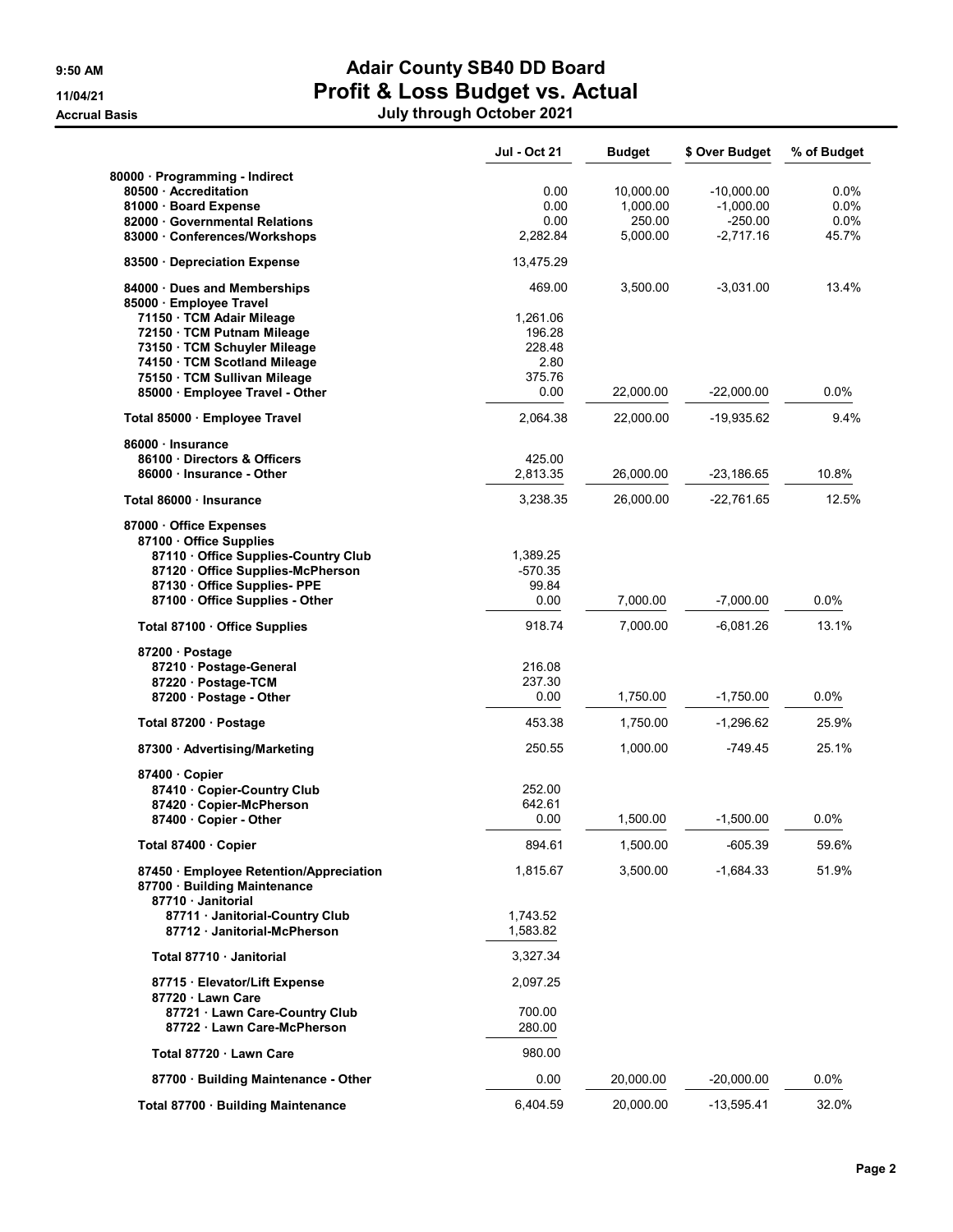## 9:50 AM **Adair County SB40 DD Board** 11/04/21<br>11/04/21 **Profit & Loss Budget vs. Actual**<br>July through October 2021

|  | July through October 202 |  |  |
|--|--------------------------|--|--|
|--|--------------------------|--|--|

|                                                                                                                                                                                                                                                                                                                                                                | Jul - Oct 21                                                                                                                     | <b>Budget</b>                              | \$ Over Budget                                       | % of Budget                       |
|----------------------------------------------------------------------------------------------------------------------------------------------------------------------------------------------------------------------------------------------------------------------------------------------------------------------------------------------------------------|----------------------------------------------------------------------------------------------------------------------------------|--------------------------------------------|------------------------------------------------------|-----------------------------------|
| 87800 · Software & Technology<br>87820 · Soft & Tech-McPherson<br>87830 · Soft & Tech- Managed IT<br>87800 · Software & Technology - Other                                                                                                                                                                                                                     | 119.40<br>14,872.00<br>15,100.00                                                                                                 | 55,000.00                                  | $-39,900.00$                                         | 27.5%                             |
| Total 87800 · Software & Technology                                                                                                                                                                                                                                                                                                                            | 30,091.40                                                                                                                        | 55,000.00                                  | $-24,908.60$                                         | 54.7%                             |
| 87900 · Representative Payee Expense                                                                                                                                                                                                                                                                                                                           | 172.00                                                                                                                           |                                            |                                                      |                                   |
| Total 87000 · Office Expenses                                                                                                                                                                                                                                                                                                                                  | 41,000.94                                                                                                                        | 89,750.00                                  | -48,749.06                                           | 45.7%                             |
| 87500 Personnel<br>51000 CLC Personnel<br>51100 CLC Center Salary Expense<br>51000 · CLC Personnel - Other                                                                                                                                                                                                                                                     | 12,036.86<br>736.45                                                                                                              |                                            |                                                      |                                   |
| Total 51000 · CLC Personnel                                                                                                                                                                                                                                                                                                                                    | 12,773.31                                                                                                                        |                                            |                                                      |                                   |
| 66000 · Payroll Expenses<br>66500 · Salary Sick<br>66600 · FFCRA Leave<br>66700 · Salary Vacation<br>66000 · Payroll Expenses - Other                                                                                                                                                                                                                          | 8,532.07<br>2,955.82<br>17,842.85<br>45,159.58                                                                                   |                                            |                                                      |                                   |
| Total 66000 · Payroll Expenses                                                                                                                                                                                                                                                                                                                                 | 74,490.32                                                                                                                        |                                            |                                                      |                                   |
| 70300 · TCM Admin Salary<br>71110 · TCM Adair Salary Expense<br>71115 · TCM Adair Overtime<br>72110 TCM Putnam Salary Expense<br>73110 · TCM Schuyler Salary Expense<br>74110 · TCM Scotland Salary Expense<br>75110 TCM Sullivan Salary Expense<br>87510 · Salary Expense<br>87540 Employee Benefits<br>87550 · Unemployment Tax<br>87500 · Personnel - Other | 21,569.68<br>122, 164.41<br>882.57<br>7,237.05<br>11,520.68<br>6,012.65<br>12,399.74<br>70,555.60<br>70,784.25<br>201.54<br>0.00 | 1,398,147.02                               | -1,398,147.02                                        | 0.0%                              |
| Total 87500 · Personnel                                                                                                                                                                                                                                                                                                                                        | 410,591.80                                                                                                                       | 1,398,147.02                               | -987,555.22                                          | 29.4%                             |
| 88000 Professional Services<br>88100 Audit<br>88200 · Legal Services<br>88300 Consulting<br>Total 88000 · Professional Services                                                                                                                                                                                                                                | 2,000.00<br>0.00<br>0.00<br>2,000.00                                                                                             | 7,500.00<br>1,000.00<br>500.00<br>9,000.00 | $-5,500.00$<br>$-1,000.00$<br>-500.00<br>$-7,000.00$ | 26.7%<br>0.0%<br>$0.0\%$<br>22.2% |
| 88500 · Training<br>76000 · TCM Training<br>88500 Training - Other                                                                                                                                                                                                                                                                                             | 650.08<br>2,968.50                                                                                                               | 10,000.00                                  | $-7,031.50$                                          | 29.7%                             |
| Total 88500 · Training                                                                                                                                                                                                                                                                                                                                         | 3,618.58                                                                                                                         | 10,000.00                                  | $-6.381.42$                                          | 36.2%                             |
| 89000 Utilities<br>89100 · Electricity<br>89110 · Electricity-Country Club<br>89130 Electricity-314 E McPherson<br>89100 Electricity - Other                                                                                                                                                                                                                   | 846.28<br>2,054.93<br>0.00                                                                                                       | 6,000.00                                   | $-6,000.00$                                          | $0.0\%$                           |
| Total 89100 · Electricity                                                                                                                                                                                                                                                                                                                                      | 2,901.21                                                                                                                         | 6,000.00                                   | -3,098.79                                            | 48.4%                             |
| 89200 Gas<br>89210 Gas-Country Club<br>89220 · Gas-McPherson<br>89200 Gas - Other                                                                                                                                                                                                                                                                              | 188.22<br>187.07<br>0.00                                                                                                         | 2,000.00                                   | $-2,000.00$                                          | 0.0%                              |
| Total 89200 · Gas                                                                                                                                                                                                                                                                                                                                              | 375.29                                                                                                                           | 2,000.00                                   | $-1,624.71$                                          | 18.8%                             |